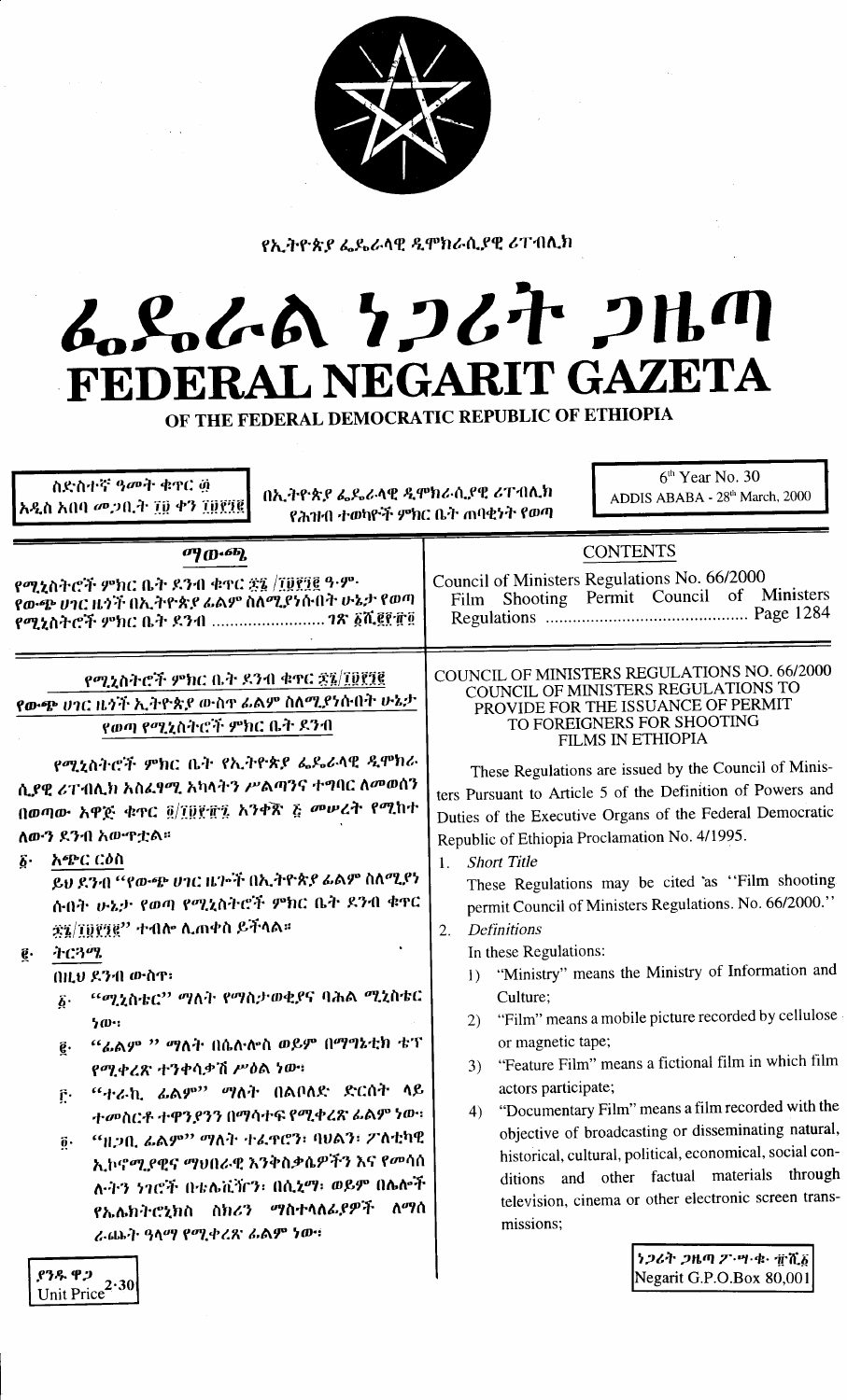- ''የራልም ማንሳት ፌቃደ<sup>ንን </sup>ማለት በዚህ ደንብ መሠረት  $\ddot{c}$ በተወሰነ ጊዜና ቦታ ተራኪ ወይም ዘጋቢ ፊልም ለማንሳት ብቻ ለሚመጡ የውጭ ዜጎች በሚኒስቴሩ የሚሰዋ ፌቃድ ነው።
- ŕ٠ የተፈጸሚነት ወሰን
	- የዚህ ደንብ ድንጋጌዎች:
	- ኢትዮጵያ ውስዋ የፊልም ተቋም እንዲያቋቁሙ ቋሚ  $\hat{b}$ . ፌቃድ ከተሰጣቸው ሰዎች በስተቀር ዓላማቸው ትርፍ የሆነ ወይም ያልሆነ ተራኪ ወይም ዘጋቢ ፊልም ለማንሳት በሚመጡ የውጭ ዜጎች ላይ፡
	- ë. በሁሉም የኢትዮጵያ ክልሎች: ተፈጸሚ ይሆናሉ።
- $\ddot{\boldsymbol{a}}$ .  $909$ 
	- የደንበ ዓላማዎች የሚከተሉት ናቸው።
	- ፩· በውጭ ዜጎች የሚካሔደው የፊልም ማንሳት ሥራ የሀገሪቱን ታሪክ፡ ባህል፡ የተፈዋሮ ውበት፣ ሀብት፡ ፖለቲካዊ ፡ ኢኮኖሚያዊ፡ ማህበራዊ ሁኔታ እና የመሳሰ ለ·ትን ለውጭው ዓለም በማስተዋወቅ ጉልሀ ሚና የሚጫወት ስለሆነ ሥራው የሚመራበትን ሥርዓት ግልጽና ቀልጣፋ በማድረግ ምቹ ሁኔታ መፍጠር፤
	- $\ddot{\mathbf{e}}$  . የሀገሪቱ ዜጎችና ድርጅቶች ከሚነሳው ፊልም ማግኘት የሚገባቸውን *መብትና* የቅም ማስከበር፡
	- የፊልም ማንሳቱ ሥራ የሀገሪቱን ሕጎች እና የሕዝቦቿን i٠. ባህል በማክበር እንዲካሔድ ማድረግ።
- $\ddot{G}$ ፌቃድ ስለማስፈለጉ

ኢትዮጵያ ውስዋ ተራኪ ወይም ዘጋቢ ፊልም ለማንሳት የሚፈልግ ማንኛውም የውጭ ዜጋ ከሚኒስቴሩ ፌቃድ ማግኘት ይኖርበታል።

- ፊልም ለማንሳት ስለሚቀርብ ማመልከቻ
	- ኢትዮጵያ ውስዋ ራልም ለማንሳት የሚፈልግ የውጭ δ. ዜጋ ሥራው ከሚጀምርበት ከ፲ ቀን በፊት ማመልክ ቻውን ለሚኒስቴሩ በጽሑፍ ማቅረብ ይኖርበታል።
	- ማመልከቻው በተለይም የፌልሙን ዓላማና ርዕስ፡ ë. ፊልም *ማ*ንሳቱ የሚቆይበትን ጊዜ፡ ፊልም ማንሳቱ የሚካሔድበትን ትክክለኛ ሥፍራ እና ለፊልሙ ሥራ የሚውለውን ጠቅላላ ወጨ እንዲሁም ከጠቅላላው ወጪ ውስዋ ኢትዮጵያ ውስዋ ሥራ ላይ የሚውለውን ገንዘብ መግለጸ ይኖርቢታል።
	- አመልካቹ ከማመልከቻው ጋር፡ . j÷.
		- $\boldsymbol{\theta}$ ተራኪ ፊልም ከሆነ የፊልሙን ስክሪፕት አንድ ቅጇ ከነአጭር መግለጫው ወይም ዘጋቢ ፊልም ከሆን አጭር መግለጫውን:
		- በፊልሙ ውስኖ ኢትዮጵያዊ ገጸ ባህርይ የሚካተት  $\Lambda$ ) ከሆነ ግለሰበ· ወይም ሕጋዊ ወራሾቹ የማይቃወሙ መሆኑን የሚያመለክት ውሎችንና ሰነዶችን ለማረ *ጋገ*ዋ በሕግ ሥልጣን በተሰጠው እካል የተረ*ጋገ*ጠ ሰንድ፣
		- ሐ) በኢትዮጵያዊና በውጭ ዜጋ በጋራ የሚሰራ ፊልም ሲሆን የእያንዳንዱን ወገን ግዴታታና ኃላፊነት የሚያ መለክት በሁለቱ መካከል የተደረገ ስምምነት ፡ እና
		- መ) በፊልም ሥራው ላይ የሚሰማሩትን ስዎች ዜግነት ፡ የፓስፖርቱን ቁዋር ፡ ፓስፖርቱን የሰጠው አገር ፡ ቋሚና ጊዜያዊ አድራሻ ፡ እንዲሁም ሴሎች በሚኒ ስቴሩ የሚጠየቁ መረጃዎችን: አያይዞ ማቅረብ ይኖርቢታል ።
- 7. *ፌ*ቃድ ስለመስጠት
	- ሚኒስቴሩ በዚህ ደንብ በእንቀጽ ፯ የተመለከቱት  $\ddot{\mathbf{b}}$ . ሁኔታዎች ተሟልተው መቅረባቸውንና በዚህ ደንብ አንቀጽ ፲፪ ውስዋ የተወሰነው የፌቃድ ክፍ*ያ መ*ፈጸሙን በማረጋገዋ ማመልከቻው በቀረበለት በ፫ ቀናት ውስዋ ለአመልካቹ ፌቃድ ይሰጣል ።
- "Film Shooting Permit" means a permit issued under  $\overline{5}$ these Regulations by the Ministry to foreigners who come only to shoot a particular feature or documentary film within specific period of time and place.
- $3<sub>1</sub>$ Scope of Application
	- The provisions of these Regulations shall apply:
	- on foreigners who come to shoot films either for  $\mathbf{D}$ profit or non profit purpose, with the exception of film establsihments which are permanently established and licenced in Ethiopia;
	- in all Regions of Ethiopia.  $2)$
- $4.$ Purpose
	- The purposes of these Regulations are:
	- To create conducive environment for the film  $\mathbf{D}$ shooting, with the understanding of its preminent role in publicizing the history, culture, natural beauty, resources, political, economic, social and other activities of the country to the world;
	- To ensure that the rights and benefits of the country's  $(2)$ nationals and organizations are protected during the film shooting;
	- $3)$ To ensure that the culture and laws of the country are respected.
- $5.$ Requirement of permit

A foreigner wishing to shoot a feature or documentary film in Ethiopia shall obtain a permit from the Ministry.

- 6. **Application for shooting films** 
	- 1) A foreigner wishing to shoot films in Ethiopia shall submit his application to the Ministry not later than ten (10) days prior to the day on which he is due to commence filming.
	- 2) The application shall contain, among other things, the purpose and title of the film, duration of the shooting and the exact location where it takes place and the total production cost of the film as well as the portion that will be used within Ethiopia.
	- The applicant shall submit together with his ap-3) plication the following:
		- A copy of the film script along with its synopsis  $(a)$ for feature films or synopsis for documentary films:
		- (b) In case an Ethiopian personality is portrayed in the film as a character, a copy of a document of no objection from such person or his heirs, certified by an organ legally empowered to approve contrats and documents;
		- In case of a co-production by an Ethiopian and a  $(c)$ foreigner, an agreement indicating the responsibilities and liabilities of each party;
		- The nationality of the filming crew, the passport  $(d)$ number, the country issuing the passport, their permanent and temporary addresses as well as other information as may be required by the Ministry.
- $7.$ Issuance of permit
	- $\mathbf{D}$ The Ministry shall, upon ascertaining the fulfilment of the requirement laid down under Article 6 of these Regulations and payment of the permit fees determined under Article 12 of these Regulations, issue a permit to the applicant within 3 days.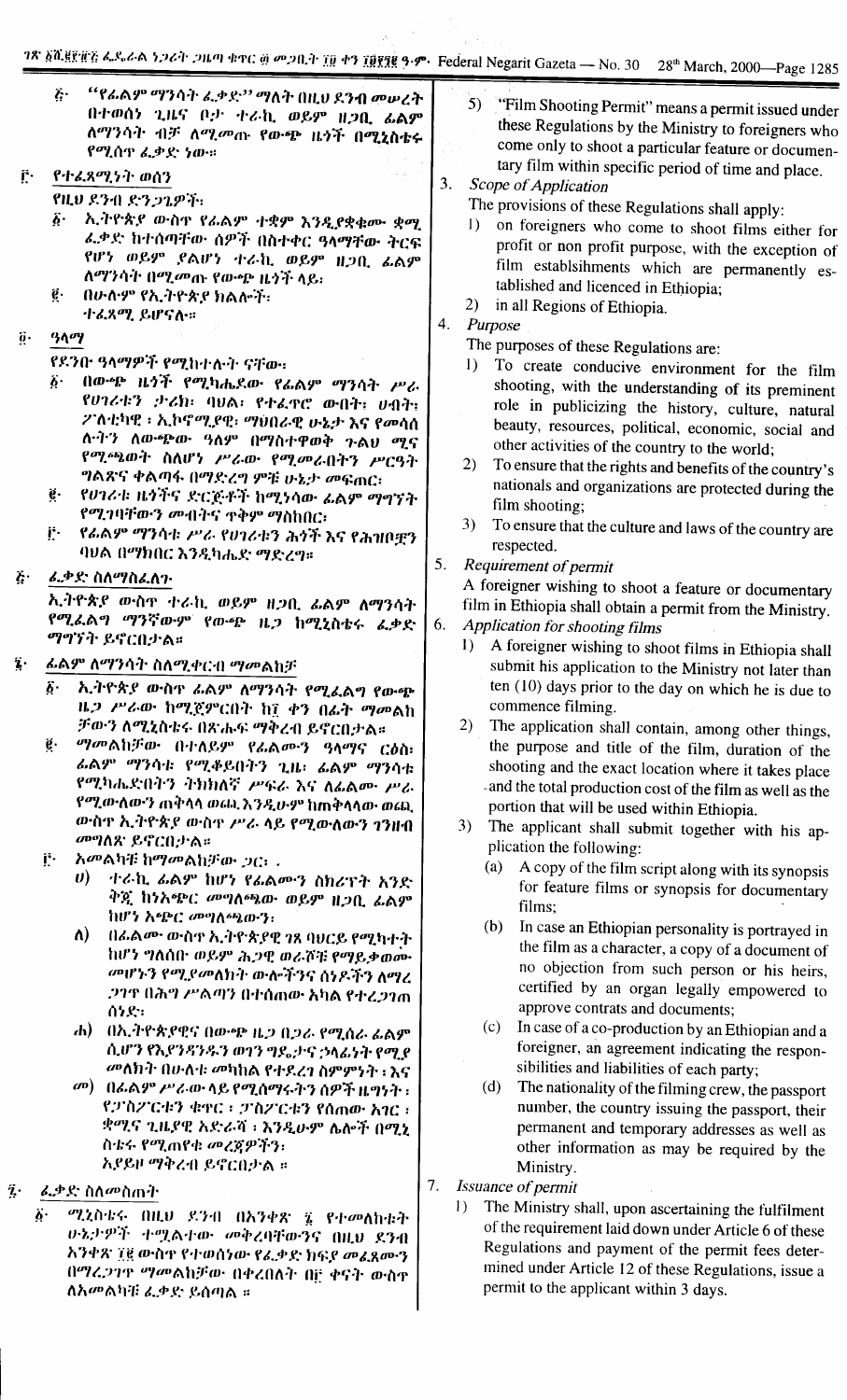|                                                                                                                                                                                      | <mark>1ጽ <u>δ</u>ሺያያቸን ፌዴራል <i>ነጋ</i>ሪት ጋዜጣ ቁጥር ፴ መጋቢት ፲፱ ቀን ፲፱፻፺፪ ዓ·ም· Federal Negarit Gazeta — No. 30 28<sup>th</sup> March, 2000—Page 1286</mark>                                                                                                                |
|--------------------------------------------------------------------------------------------------------------------------------------------------------------------------------------|---------------------------------------------------------------------------------------------------------------------------------------------------------------------------------------------------------------------------------------------------------------------|
| በዚሀ አንቀጽ ንውስ አንቀጽ $(\tilde{\mathfrak{g}})$ መሰረት በተሰጠ ፌቃድ<br>ğ.<br>ላይ ከተገለጹ ቦ <i>ታዎች መ</i> ካከል ፊልም ለማንሳት የተከ<br>ለከለ ቦታዎች ካለ ለመከልከል ሥልጣን ያለው አካል<br>መብት የተጠበቀ ነው ።<br>ስስ በረራ ፌቃድ<br>Î٠ | $\left(2\right)$<br>Where there are locations prohibited for filming<br>among areas which are indicated in the permit issued<br>in accordance with Sub Article (1) of this Article, the<br>power of the concerned institution to prohibit fil-<br>ming is reserved. |
| <i>አመ</i> ልካቹ ለፊልም ማንሳቱ ሥራ አይሮፕላን መጠቀም<br>$\ddot{\mathbf{v}}$ .                                                                                                                      | <b>Flight Permit</b><br>8.                                                                                                                                                                                                                                          |
| ከሬለን ከኢትዮጵያ ሲቪል አቪዬሽን ባለሥልጣን                                                                                                                                                         | 1) Where an applicant wishes to use an aircraft for                                                                                                                                                                                                                 |
| የበረራ ፌቃድ ማግኘት ይኖርበታል ።                                                                                                                                                               | shooting a film, he shall obtain a flight permit from                                                                                                                                                                                                               |
| አመልካቹ ከፌለን የበረራ ፌቃድ ማመልከቻውን በሚኒ<br>ĝ.                                                                                                                                                | the Ethiopian Civil Aviation Authority.                                                                                                                                                                                                                             |
| ስቴሩ አማካኝነት ሊያቀርብ ይችላል ፡                                                                                                                                                              | An application for a flight permit may be made<br>2)                                                                                                                                                                                                                |
| ለፊልሙ ሥራ አይሮፕላን ለመጠቀም የቀረበው ዋያቄ<br>Ë٠                                                                                                                                                 | through the Ministry upon the request of the                                                                                                                                                                                                                        |
| ተቀባይነት ያለው ሆኖ ከተገኘ የኢትዮጵያ ሲቪል                                                                                                                                                        | applicant.                                                                                                                                                                                                                                                          |
| አቪዬሽን ባለሥልጣን ማመልከቻ በቀረበለት በ፲ ቀናት                                                                                                                                                     | Where the application to use an aircraft for the film<br>3)                                                                                                                                                                                                         |
| ውስጥ የበረራ ፌቃድ መስጠት አለበት ፡ ጥያቄው                                                                                                                                                        | shooting is found acceptable, the Ethiopian Civil                                                                                                                                                                                                                   |
|                                                                                                                                                                                      | Aviation Authority shall issue the flight permit                                                                                                                                                                                                                    |
| ተቀባይነት የሴለው ከሆነም ባለሥልጣኑ ውሳኔውን                                                                                                                                                        | within 10 days from the date of submission of                                                                                                                                                                                                                       |
| ለአመልካቹ ወይም ለሚኒስቴሩ በጽሑፍ ያስታውቃል።                                                                                                                                                       | application. Where the Authority rejects the ap-                                                                                                                                                                                                                    |
| የአመልካቹ ግዴታ<br>į٠                                                                                                                                                                     | plication, it shall notify the applicant or the                                                                                                                                                                                                                     |
| አመልካቹ ከዚህ በታች የተመለከቱት ግዴታዎች ይኖሩታል፤                                                                                                                                                   | Ministry, in writing, its decision thereof.                                                                                                                                                                                                                         |
| የተሰራውን <i>ሌ</i> ልም ሁለት የቪ·ኤች·ኤስ· ቪዲዮ ካሴት<br>$\ddot{\bm{b}}$ .                                                                                                                        | 9.<br>Obligations of the applicant                                                                                                                                                                                                                                  |
| የእንግሊገነኛ ቅጇ ለሚኒስቴሩ የማስረከብ ፣                                                                                                                                                          | The Applicant shall have the following obligations:                                                                                                                                                                                                                 |
| በግንባር በመቅረብ በፌቃድ ግዴ ታው መሠረት ስመሥ<br>ë.                                                                                                                                                | To submit to the Ministry two English VHS Video<br>$\mathbf{D}$                                                                                                                                                                                                     |
| ራትና የአገሪቱን ሕግ ለማክበር ግዴታ የመግባት ።                                                                                                                                                      | cassette copies of the film produced;                                                                                                                                                                                                                               |
| ፌቃድን ስለመሰረዝ<br>Ĩ۰                                                                                                                                                                    | To appear in person and sign an undertaking to<br>2)                                                                                                                                                                                                                |
| በዚህ ደንብ በአንቀጽ $\ddot{\theta}/\ddot{\theta}/$ በተመለከተው መሠረት                                                                                                                            | adhere to the conditions of permit and respect the<br>laws of the country.                                                                                                                                                                                          |
| ባለፌቃዱ የንባውን ግዴታ ያላከበረ እንደሆነ ሚኒስቴሩ                                                                                                                                                    | <b>Revocation of permit</b><br>10.                                                                                                                                                                                                                                  |
| ፌቃዱን ሊሰርዝበት ይችላል ።                                                                                                                                                                   | A permit may be revoked by the Ministry if the                                                                                                                                                                                                                      |
| የቀረዋ ነፃ መብት<br>Ĩĝ∙                                                                                                                                                                   | undertaking signed by the permit holder in accordance                                                                                                                                                                                                               |
| ፩· _ እመልካቹ ወደ ኢትዮጵያ ከመምጣቱ በፊት ይዟቸው                                                                                                                                                   | with Article 9 (2) of these Regulations has not been                                                                                                                                                                                                                |
| የሚመጣውን ስራልሙ ሥራ አገልግሎት የሚውሉ                                                                                                                                                           | observed.                                                                                                                                                                                                                                                           |
| <i>መግሪያዎችን ገ</i> ዘርዝር ለሚኒስቴሩ ማቅረብ አለበት ።                                                                                                                                             | Exemptions<br>11.                                                                                                                                                                                                                                                   |
| g· አመልካቹ በዝርዝሩ የተመለከቱትን እቃዎች ከአገር                                                                                                                                                    | The applicant shall submit to the Ministry a list of<br>1)                                                                                                                                                                                                          |
| እንደሚያስወጣ ግዴታ ሲገባም እነዚህ መሣሪያዎች                                                                                                                                                        | equipment necessary for shooting film before his                                                                                                                                                                                                                    |
| የንምሩክ ቀረዋ ሳይከፌልባቸው እንዲገቡ ይደረጋል ።                                                                                                                                                     | arrival.                                                                                                                                                                                                                                                            |
| Îĝ∙<br>ስለ ፌቃድ ክፍያ                                                                                                                                                                    | Such equipment shall then be imported duty-free<br>2)                                                                                                                                                                                                               |
| ኢትዮጵያ ውስኖ ፊልም ለማንሳት የሚፈልግ የውጭ<br>$\ddot{\bm{b}}$ .                                                                                                                                   | on the undertaking that same will be re-exported on                                                                                                                                                                                                                 |
| ዜጋ ከዚህ የተመለከተውን የፌቃድ ክፍያ ለሚኒስቴሩ                                                                                                                                                      | departure.                                                                                                                                                                                                                                                          |
| ይከናላል ፡                                                                                                                                                                              | Permit Fee<br>12.                                                                                                                                                                                                                                                   |
| ለፊልሙ ሥራ ከሚወጣው ወጪ ለመጀመሪያ ብር<br>$\boldsymbol{\theta}$                                                                                                                                  | A foreigner applying for shooting film in Ethiopia<br>$\mathbf{D}$                                                                                                                                                                                                  |
| $\tilde{g}$ ጀሺ /አንድ መቶ ሺህ ብ $C/$ ፣ ብር $\tilde{g}$ ሺ /አንድ ሺህ                                                                                                                          | shall pay to the Ministry a permit fee as follows:                                                                                                                                                                                                                  |
| $\n  40$ ( $\lambda$ ና                                                                                                                                                               | Birr, 1,000.00 (one thousand birr) for the first<br>(a)                                                                                                                                                                                                             |
| $\Lambda$ )<br>ከብር ፩፻ሺ /አንድ መቶ ሺህ ብር/ በላይ ለሆነው                                                                                                                                       | Birr, 100,000.00(one hundred thousand birr)                                                                                                                                                                                                                         |
| ለተጨማሪው የፌልም ሥራ ወጪ ደግሞ                                                                                                                                                                | of the production cost; and                                                                                                                                                                                                                                         |
| $\cdot$ ተጨማሪ $0 \cdot$ ፪ በመቶ (ዜሮ ነጥብ ሁለት ፐርሰንት)                                                                                                                                      | (b) $0.2\%$ on the additional cost of production over                                                                                                                                                                                                               |
| - 95                                                                                                                                                                                 | and above Birr, 100,000.00.                                                                                                                                                                                                                                         |
| የፊልም ማንሳቱ ሥራ የሚካሄደው ፊልም ለማንሳት<br>ĝ.                                                                                                                                                  | Where Filming takes place in location where<br>2)                                                                                                                                                                                                                   |
| ክፍያ በሚያስከፍል ቦታ የሆነ እንደሆነ በሚመለከተው                                                                                                                                                     | filming fees are charged, the applicant shall pay the                                                                                                                                                                                                               |
| አካል የሚጠየቀውን ክፍያ መክፈል ይኖርበታል ፡፡                                                                                                                                                       | rquired fee to the relevant body.                                                                                                                                                                                                                                   |
| መመሪያ ስለማውጣት<br>ÎΓ.                                                                                                                                                                   | <b>Issuance of Directives</b><br>13.<br>The Ministry may issue directives necessary for the                                                                                                                                                                         |

ሚኒስቴሩ ፡ የዚህን ደንብ ድን*ጋጌዎች በሚገ*ባ ተግባራዊ *i\1I'/*,f:lo, (JDoPt.,t'sP"}"'} *i\1I'/m.fIJ'-"* ,e."fl\A ::

*m.hAl; ili\oPilm')' I~'*

*ሚኒ*ስቴሩ ጉዳዩ የሚመለከታቸው የፌዴራልና የክልል oP1°IP"} oPP't.,t' n.'Y:'}" *II'/fiTOJ-9"* fLA9" *11'/1"'-" .ፌ*ቃድ የተሰጠባቸው ግዴ,ታዎች መጠበቃቸውን ለማረ *;11""* "",n,m'1 *h')"h~\C;* '1:'I''I'e *OI/Y:l.., h1.&t"fi\' m'h/.\ l; i\.(}",'* ,e."}"I\A ::

14. *Delegation* The Ministry may delegate the concerned Federal and Regional Government institutions to conduct follow-up and inspection work in order to ensure the observance of the conditions to which the film shooting permit is given.

The Ministry may issue directives necessary for the

proper implementation of these Regulations.